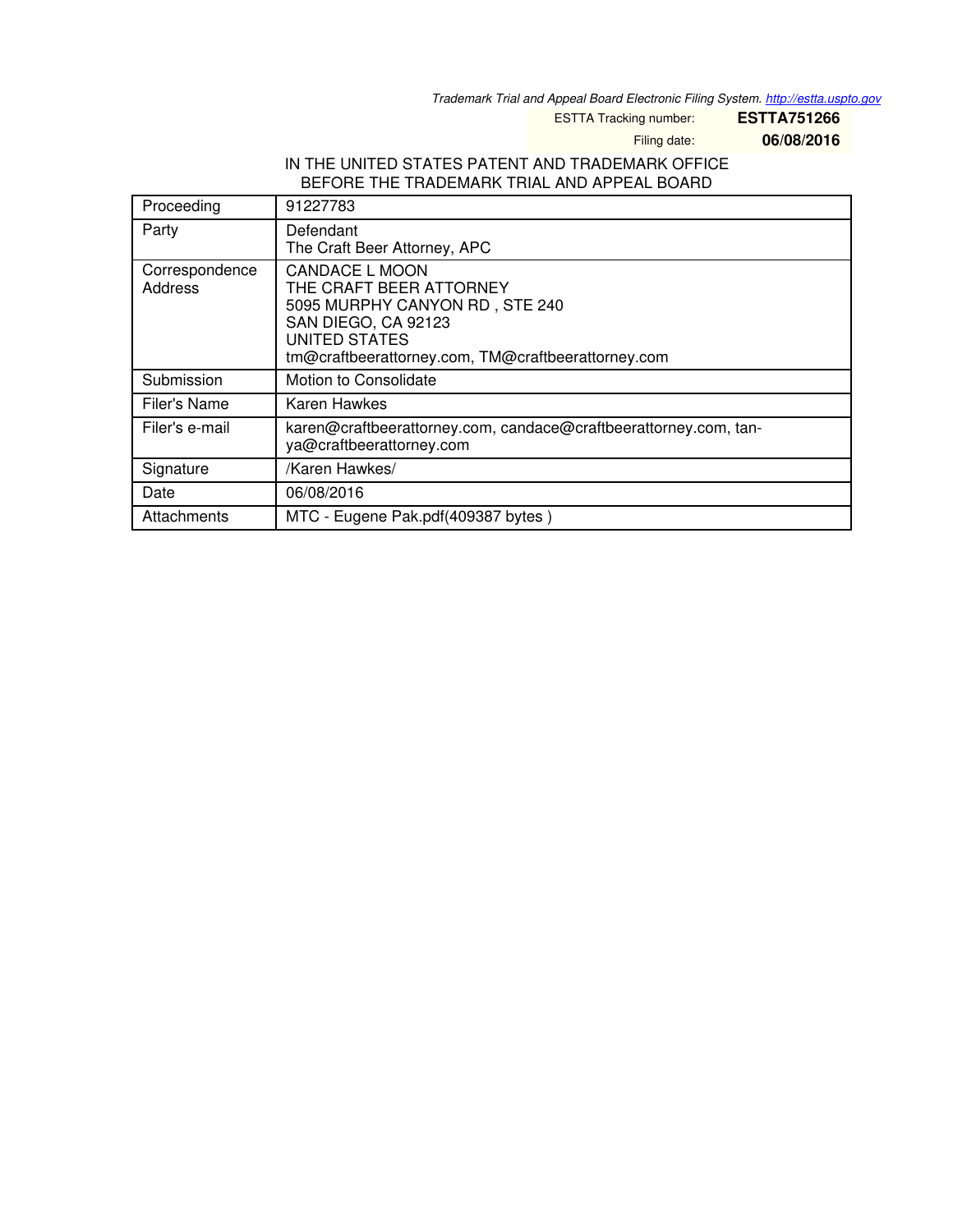### IN THE UNITED STATE PATENT AND TRADEMARK OFFICE BEFORE THE TRADEMARK TRIAL AND APPEAL BOARD

# In the Matter of Application Serial Number **86/504,533**  For the mark **CRAFT BEER ATTORNEY** Published in the Official Gazette on **January 5, 2016**

\_\_\_\_\_\_\_\_\_\_\_\_\_\_\_\_\_\_\_\_\_\_\_\_\_\_\_\_\_\_\_\_\_\_\_\_\_\_\_\_\_

 $)$ **EUGENE M. PAK,** )  $)$ v. (a) and (b) and (b) and (c) and (c) and (c) and (c) and (c) and (c) and (c) and (c) and (c) and (c) and (c) and (c) and (c) and (c) and (c) and (c) and (c) and (c) and (c) and (c) and (c) and (c) and (c) and (c) and (c)  $)$  $)$ **THE CRAFT BEER ATTORNEY, APC,** ) )  $)$ Applicant. )

\_\_\_\_\_\_\_\_\_\_\_\_\_\_\_\_\_\_\_\_\_\_\_\_\_\_\_\_\_\_\_\_\_\_\_\_\_\_\_\_\_ )

 ) Opposition No.: 91227647 (Parent p*roposed*), Opposer, 91227650, 91227651, 91227673, 91227681, ) 91227689, 91277691, 91227703, 91227705, ) 91227706, and 91227783

# **APPLICANT'S MOTION TO CONSOLIDATE**

## **I. INTRODUCTION**

Pursuant to Fed. R. Civ. P. 42(a) and § 511 of the TBMP, Applicant The Craft Beer Attorney,

APC, (hereinafter "Applicant"), by its attorney, Karen M. Hawkes, of Counsel, The Craft Beer Attorney,

APC, attorneys for Applicant, submits the instant Motion to Consolidate the following Opposition Nos.

91227647, 91227650, 91227651, 91227673, 91227681, 91227689, 91277691, 91227703, 91227705,

91227706, and 91227783, and a Request for Suspension, as set forth herein.

## **II. BACKGROUND**

 Eleven separate Notices of Oppositions were filed against Applicant for Trademark Application No. 86/504,533, for the mark CRAFT BEER ATTORNEY on May 3, 3016. These Oppositions were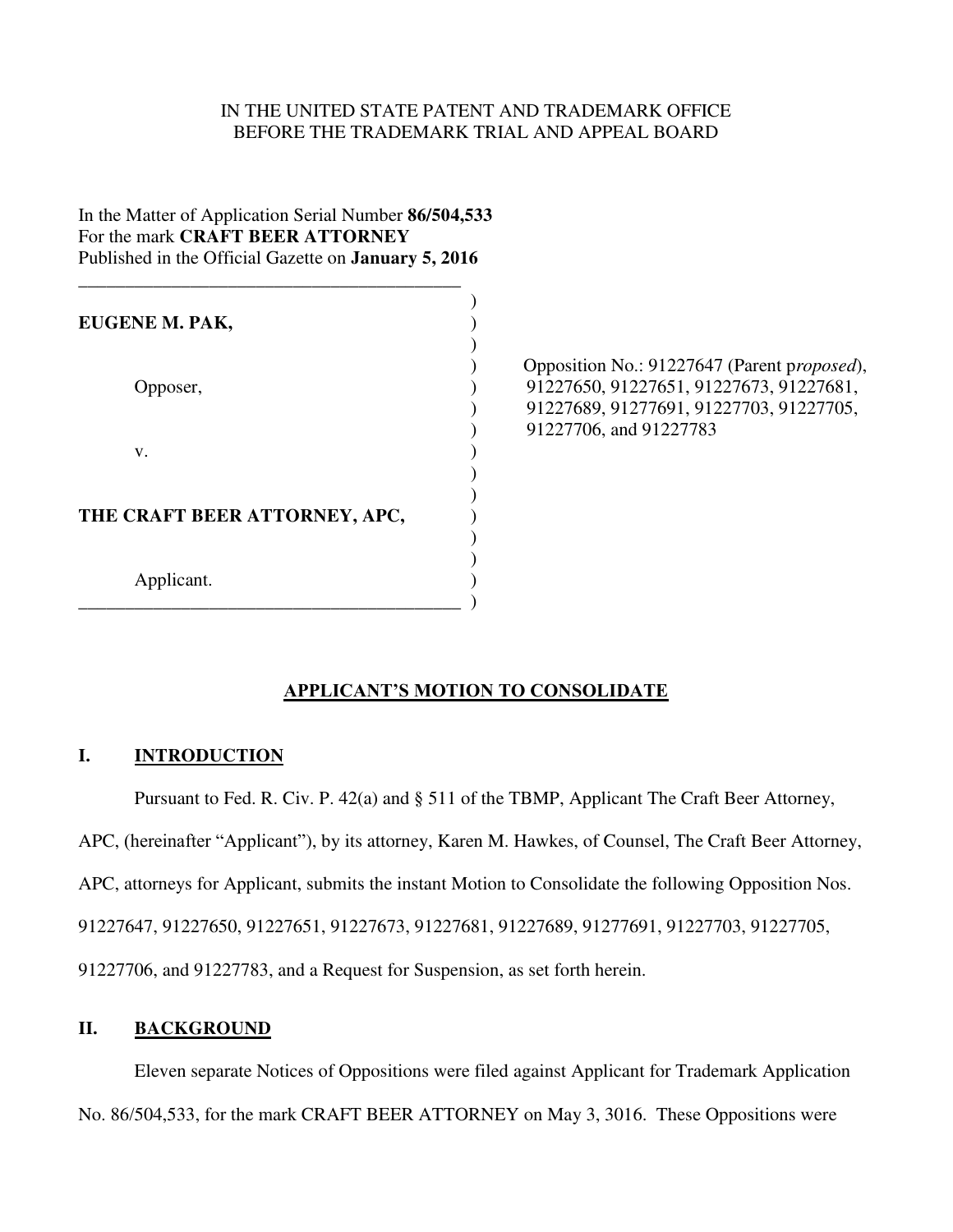filed within twenty four hours of one another. The Oppositions were nearly identical, and in most cases, verbatim grounds to each other. The table below provides a summation of the arguments posed in each of the eleven Notices of Opposition. It is worth noting that the majority of the Oppositions are mere copycats of the others.

| No.            | <b>Date</b> | <b>Opposer</b>                                         | <b>Opposition Number</b> | <b>Grounds</b>                                                                                                                            |
|----------------|-------------|--------------------------------------------------------|--------------------------|-------------------------------------------------------------------------------------------------------------------------------------------|
| $\mathbf{1}$   | 05/03/16    | <b>FUNKHOUSER</b><br><b>VEGOSEN</b><br>LIEBMAN & DUNN, | 91227647                 | 1. The mark is generic<br>(Trademark Act Sections 1,<br>2 and 45);                                                                        |
|                |             | LTD.                                                   |                          | 2. Fraud on the USPTO, In re<br>Bose Corp., 580 F.3d 1240,<br>91 USPQ 2d 1938 (Fed. Cir.<br>$2009$ ; and                                  |
|                |             |                                                        |                          | 3. The term has not acquired<br>distinctiveness for<br><b>Applicant's services</b>                                                        |
| $\overline{2}$ | 05/03/16    | <b>NOSSAMAN LLP</b>                                    | 91227650                 | 1. The mark is merely<br>descriptive Trademark Act<br>Section $2(e)(1)$ ;                                                                 |
|                |             |                                                        |                          | 2. The mark is generic<br><b>Trademark Act Sections 1,</b><br>2 and 45;                                                                   |
|                |             |                                                        |                          | 3. Failure to function as a<br>mark Trademark Act<br>Sections 1, 2 and 45;                                                                |
|                |             |                                                        |                          | 4. The mark is not inherently<br>distinctive and has not<br>acquired distinctiveness<br><b>Trademark Act Sections 1,</b><br>2 and 45; and |
|                |             |                                                        |                          | 5. Section 2(f) Fraud on the<br><b>USPTO</b> In re Bose Corp.,<br>580 F.3d 1240, 91 USPQ2d<br>1938 (Fed. Cir. 2009)                       |
| $\mathbf{3}$   | 05/03/16    | <b>GRAY ROBINSON,</b><br>P.A.                          | 91227651                 | The mark is merely<br>1.<br>descriptive Trademark Act<br>Section $2(e)(1)$ ;                                                              |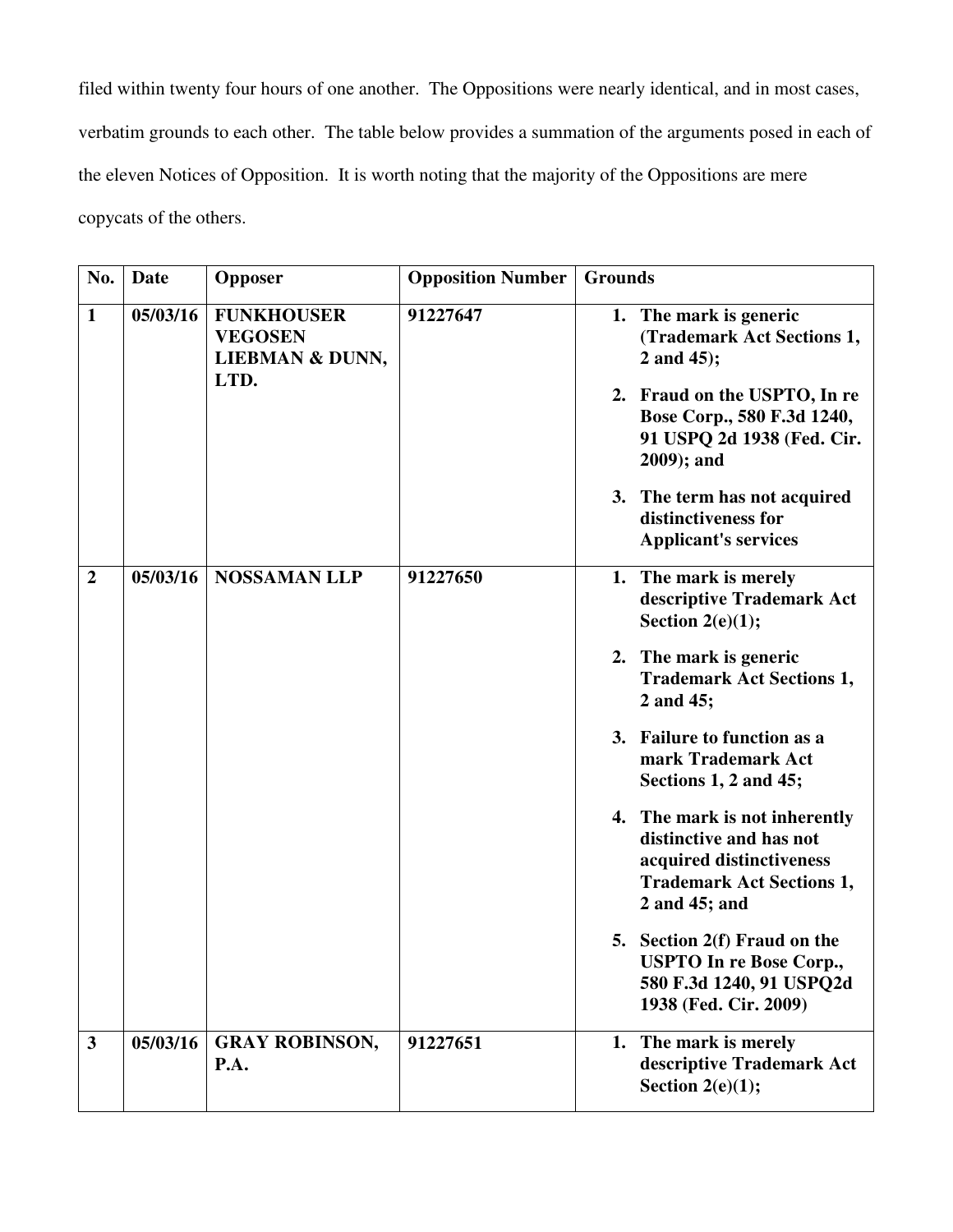|                         |          |                                                                              |          | 2. The mark is generic<br><b>Trademark Act Sections 1,</b><br>2 and 45;                                                                                                                                                                     |
|-------------------------|----------|------------------------------------------------------------------------------|----------|---------------------------------------------------------------------------------------------------------------------------------------------------------------------------------------------------------------------------------------------|
|                         |          |                                                                              |          | 3. Failure to function as a<br>mark Trademark Act<br>Sections 1, 2 and 45 The<br>mark is not inherently<br>distinctive and has not<br>acquired distinctiveness<br><b>Trademark Act Sections 1,</b><br>2 and 45; and Section $2(f)$ ;<br>and |
|                         |          |                                                                              |          | 4. Fraud on the USPTO In re<br>Bose Corp., 580 F.3d 1240,<br>91 USPQ2d 1938 (Fed. Cir.<br>2009)                                                                                                                                             |
| $\overline{\mathbf{4}}$ | 05/04/16 | <b>TANNENBAUM</b><br><b>HELPERN</b><br><b>SYRACUSE &amp;</b><br>HIRSCHTRITT, | 91227673 | 1. The mark is merely<br>descriptive Trademark Act<br>Section $2(e)(1)$ ;                                                                                                                                                                   |
|                         |          | <b>LLP</b>                                                                   |          | 2. The mark is generic<br><b>Trademark Act Sections 1,</b><br>2 and 45;                                                                                                                                                                     |
|                         |          |                                                                              |          | 3. Failure to function as a<br>mark Trademark Act<br>Sections 1, 2 and 45;                                                                                                                                                                  |
|                         |          |                                                                              |          | 4. The mark is not inherently<br>distinctive and has not<br>acquired distinctiveness<br><b>Trademark Act Sections 1,</b><br>2 and 45; and Section $2(f)$ ;<br>and                                                                           |
|                         |          |                                                                              |          | 5. Fraud on the USPTO In re<br>Bose Corp., 580 F.3d 1240,<br>91 USPQ2d 1938 (Fed. Cir.<br>2009)                                                                                                                                             |
| 5                       | 05/04/16 | <b>LEHRMAN</b><br><b>BEVERAGE LAW,</b><br><b>PLLC</b>                        | 91227681 | 1. The mark is merely<br>descriptive Trademark Act<br>Section $2(e)(1)$ ;                                                                                                                                                                   |
|                         |          |                                                                              |          | 2. The mark is generic<br><b>Trademark Act Sections 1,</b><br>2 and 45;                                                                                                                                                                     |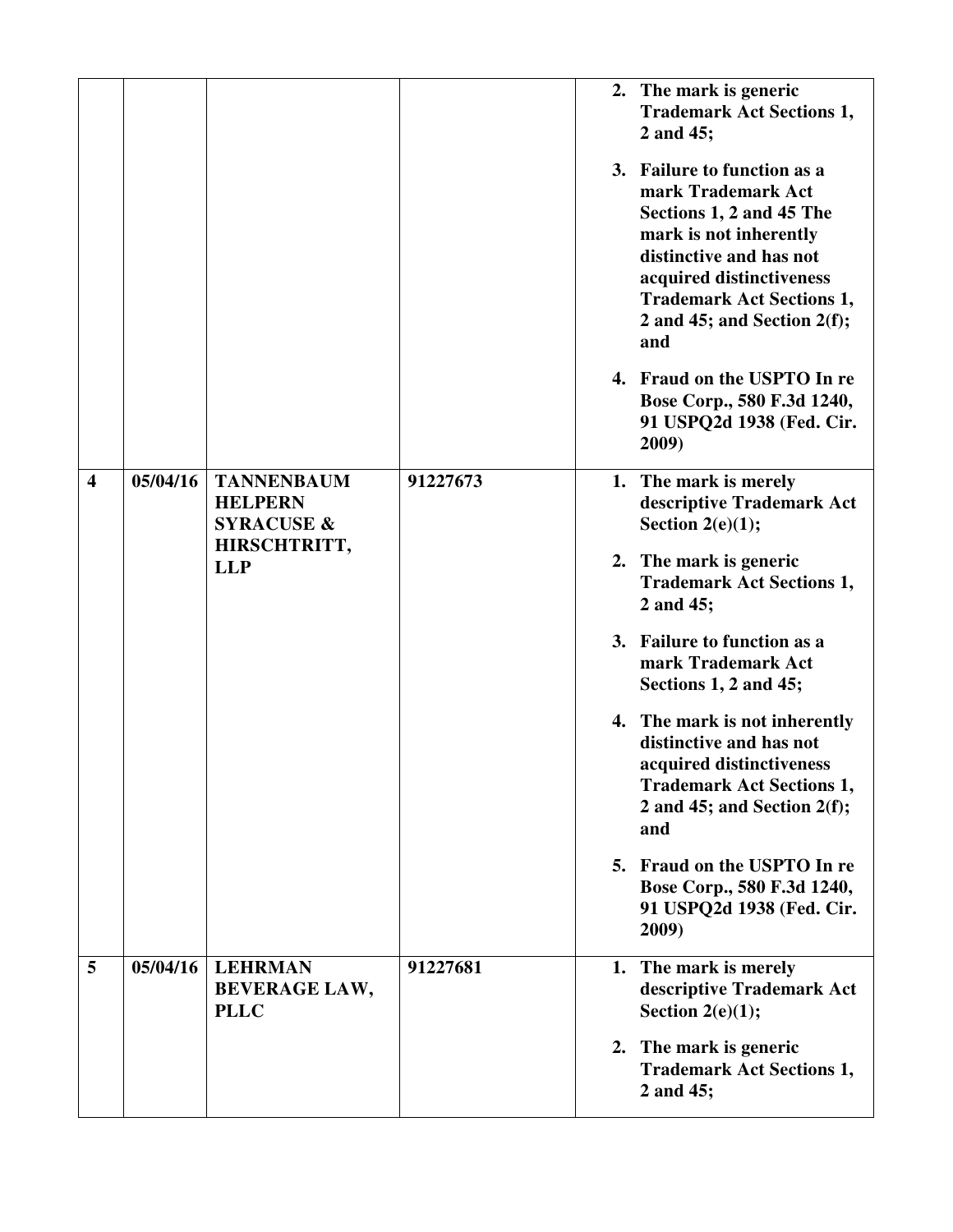|   |          |                                            |          | 3. Failure to function as a<br>mark Trademark Act<br>Sections 1, 2 and 45 The<br>mark is not inherently<br>distinctive and has not<br>acquired distinctiveness<br><b>Trademark Act Sections 1,</b><br>2 and 45; and Section $2(f)$ ;<br>and |
|---|----------|--------------------------------------------|----------|---------------------------------------------------------------------------------------------------------------------------------------------------------------------------------------------------------------------------------------------|
|   |          |                                            |          | 4. Fraud on the USPTO In re<br>Bose Corp., 580 F.3d 1240,<br>91 USPQ2d 1938 (Fed. Cir.<br>2009)                                                                                                                                             |
| 6 | 05/04/16 | <b>DAVID WRIGHT</b><br><b>TREMAINE LLP</b> | 91227689 | 1. The mark is merely<br>descriptive Trademark Act<br>Section $2(e)(1)$ ;                                                                                                                                                                   |
|   |          |                                            |          | 2. The mark is generic<br><b>Trademark Act Sections 1,</b><br>2 and 45;                                                                                                                                                                     |
|   |          |                                            |          | 3. The mark is not inherently<br>distinctive and has not<br>acquired distinctiveness<br><b>Trademark Act Sections 1,</b><br>2 and 45; and                                                                                                   |
|   |          |                                            |          | 4. Section 2(f) Fraud on the<br><b>USPTO In re Bose Corp.,</b><br>580 F.3d 1240, 91 USPQ2d<br>1938 (Fed. Cir. 2009)                                                                                                                         |
| 7 | 05/04/16 | <b>WARD AND SMITH</b><br>P.A.              | 91277691 | 1. The mark is merely<br>descriptive Trademark Act<br>Section $2(e)(1)$ ;                                                                                                                                                                   |
|   |          |                                            |          | 2. The mark is generic<br><b>Trademark Act Sections 1,</b><br>2 and 45;                                                                                                                                                                     |
|   |          |                                            |          | 3. Failure to function as a<br>mark Trademark Act<br>Sections 1, 2 and 45;                                                                                                                                                                  |
|   |          |                                            |          | 4. The mark is not inherently<br>distinctive and has not<br>acquired distinctiveness<br><b>Trademark Act Sections 1,</b><br>2 and 45; and                                                                                                   |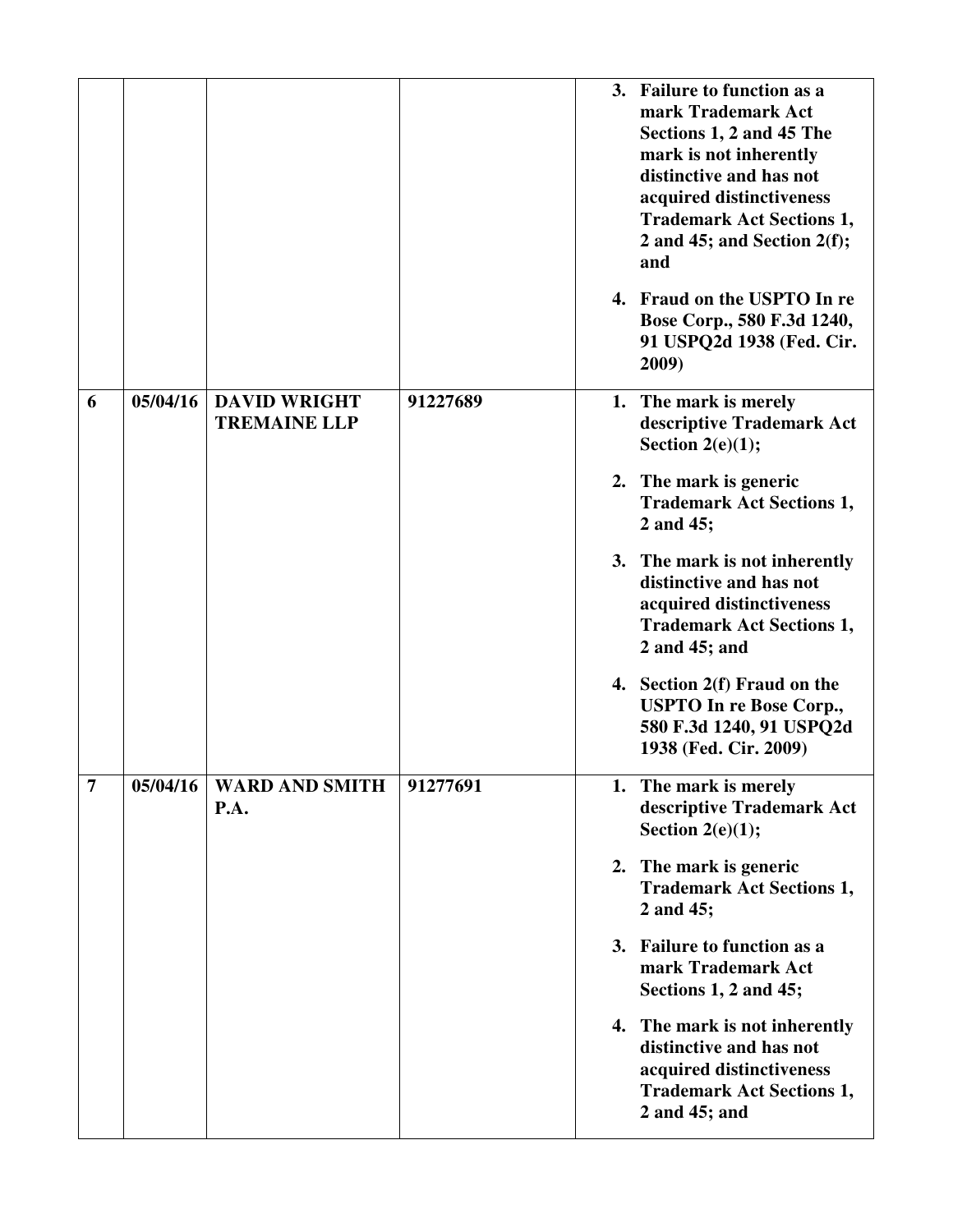|    |          |                                                                 |          | 5. Section 2(f) Fraud on the<br><b>USPTO In re Bose Corp.,</b><br>580 F.3d 1240, 91 USPQ2d<br>1938 (Fed. Cir. 2009)                                      |
|----|----------|-----------------------------------------------------------------|----------|----------------------------------------------------------------------------------------------------------------------------------------------------------|
| 8  | 05/04/16 | <b>BEVERAGE LAW</b><br><b>GROUP LLP</b>                         | 91227703 | 1. The mark is merely<br>descriptive Trademark Act<br>Section $2(e)(1)$ ;                                                                                |
|    |          |                                                                 |          | 2. The mark is generic<br><b>Trademark Act Sections 1,</b><br>2 and 45; and                                                                              |
|    |          |                                                                 |          | 3. The mark is not inherently<br>distinctive and has not<br>acquired distinctiveness<br><b>Trademark Act Sections 1,</b><br>2 and 45; and Section $2(f)$ |
| 9  | 05/04/16 | <b>MARTIN FROST &amp;</b><br>HILL, P.C.                         | 91227705 | 1. The mark is merely<br>descriptive Trademark Act<br>Section $2(e)(1)$ ;                                                                                |
|    |          |                                                                 |          | 2. The mark is generic<br><b>Trademark Act Sections 1,</b><br>2 and 45; and                                                                              |
|    |          |                                                                 |          | 3. The mark is not inherently<br>distinctive and has not<br>acquired distinctiveness<br><b>Trademark Act Sections 1,</b><br>2 and 45; and Section $2(f)$ |
| 10 | 05/04/16 | <b>SPAULDING</b><br><b>MCCULLOUGH</b><br><b>&amp;TANSIL LLP</b> | 91227706 | 1. The mark is merely<br>descriptive Trademark Act<br>Section $2(e)(1)$ ; and                                                                            |
|    |          |                                                                 |          | 2. The mark is generic<br><b>Trademark Act Sections 1,</b><br>2 and 45                                                                                   |
| 11 | 05/04/16 | <b>EUGENE M. PAK</b>                                            | 91227783 | 1. The mark is merely<br>descriptive Trademark Act<br>Section $2(e)(1)$ ;                                                                                |
|    |          |                                                                 |          | 2. The mark is generic<br><b>Trademark Act Sections 1,</b><br>2 and 45; and                                                                              |
|    |          |                                                                 |          | 3. Fraud on the USPTO In re<br>Bose Corp., 580 F 580 F.3d                                                                                                |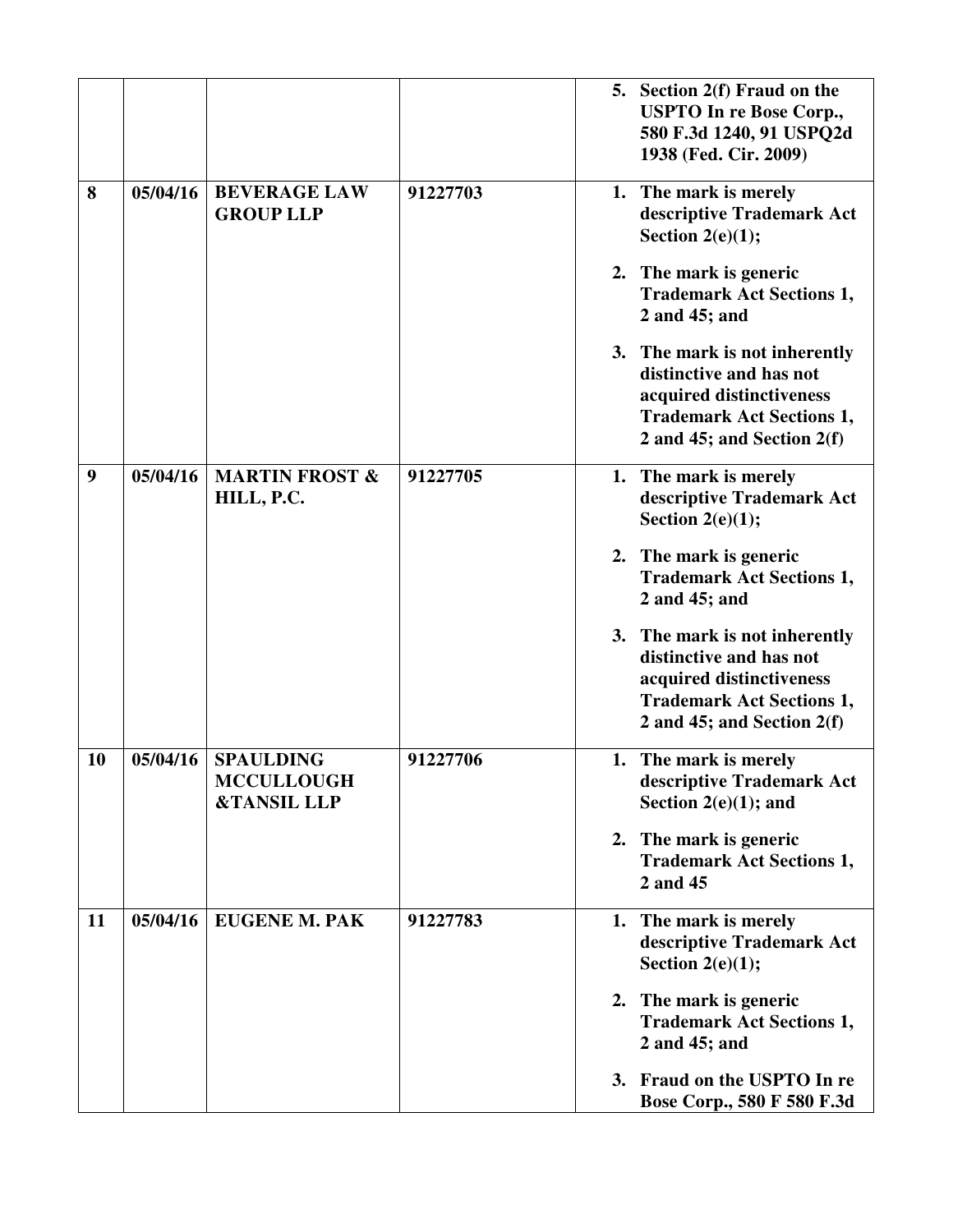The above-referenced Oppositions are based upon nearly identical claims and allegations. Opposers are all law firms and/or attorneys who base their oppositions on arguments against registration of the underlying Application and not on any registration or pending application of a mark. The relief sought by all Opposers in the eleven Oppositions is identical, that Applicant's mark be denied registration.

## **III. ARGUMENT**

 In deciding a Motion to Consolidate, the Board should weigh the savings in time, effort, and expense, which may be gained from consolidation, against any prejudice or inconvenience that may be caused thereby. TBMP § 511 (citing *World Hockey Ass'n. v. Tudor Metal Products, Corp.,* 185 USPQ 246 (TTAB 1975) (consolidation ordered where issues were substantially the same and consolidation would be advantageous to both parties).

 As set forth above, the eleven oppositions are nearly, and in most cases, exactly, identical in claims, allegations and relief sought. Accordingly, the eleven proceedings will involve identical questions of law as well as nearly identical sets of facts to the matters before the Board. The witnesses, documentary evidence and timeline are undoubtedly the same.

 In evaluating the instant motion, Applicant asserts that in the interests of judicial economy, and undue burden on the Applicant, the requested consolidation will serve to significantly decrease both the Board's time and effort in presiding over these matters, as well as the Applicant's respective efforts and expense in defending the eleven, nearly identical Oppositions. See *World Hockey Ass'n.,* 185 USPQ 246. The trial order dates will not be substantially affected due to the early stage of all matters, and the fact that they were all filed within twenty four hours of each other, such that the prejudice or inconvenience resulting from consolidation will be negligible.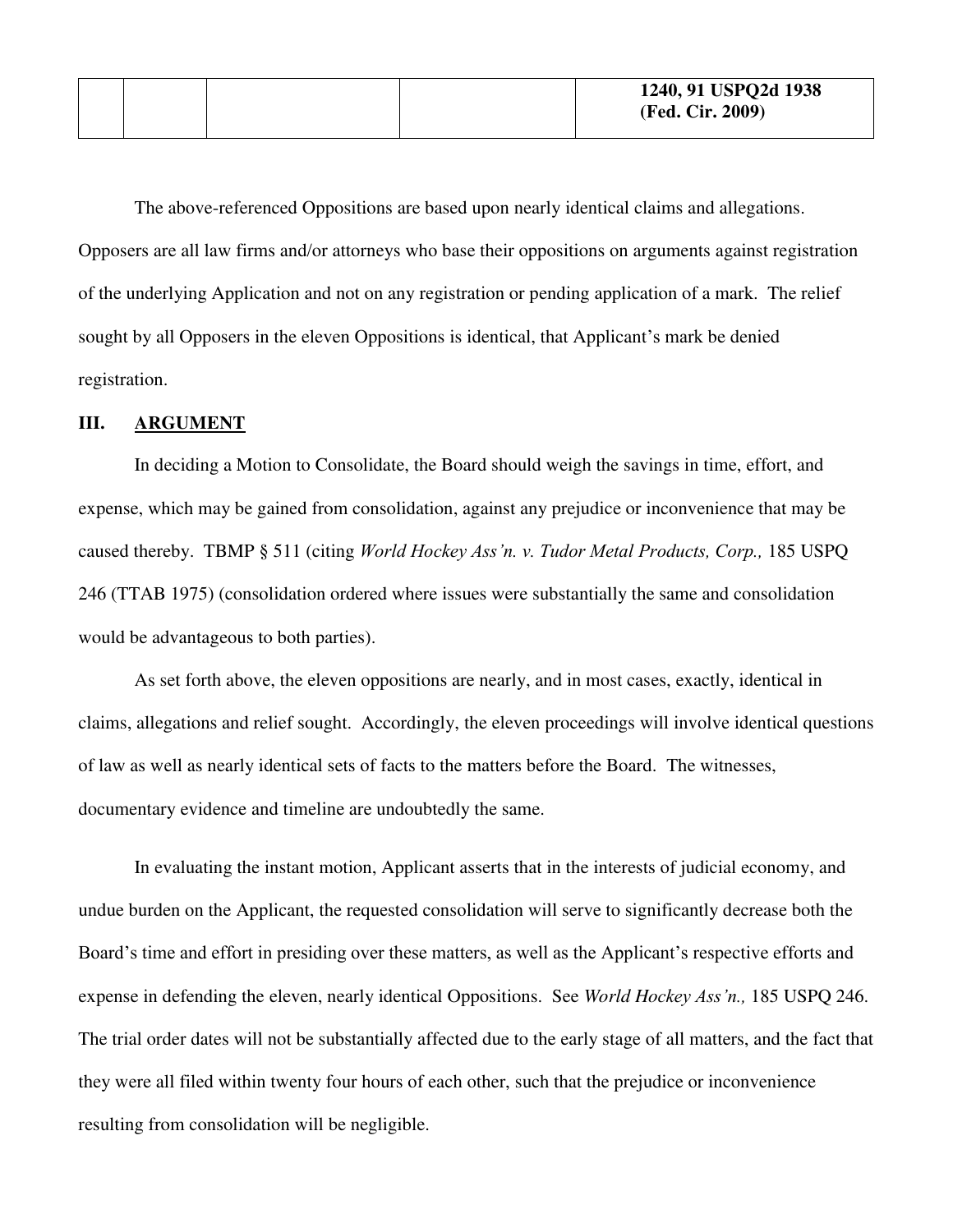# **III. CONCLUSION**

Based upon the foregoing and for good case shown, it is hereby requested that the following

Opposition proceedings be consolidated: 91227647, 91227650, 91227651, 91227673, 91227681,

91227689, 91277691, 91227703, 91227705, 91227706, and 91227783.

 Applicant also requests that the Board suspend the proceedings for Opposition Nos. 91227647, 91227650, 91227651, 91227673, 91227681, 91227689, 91277691, 91227703, 91227705, 91227706, and 91227783 pending the Board's decision.

Dated: June 8, 2016

By: /Karen Hawkes/ Karen Hawkes, Esq. Attorney for Applicant The Craft Beer Attorney, APC

The Craft Beer Attorney, APC 5059 Murphy Canyon Road, Suite 240 San Diego, California 92123 Tel: (866) 290-5553 Fax: (619) 752-2224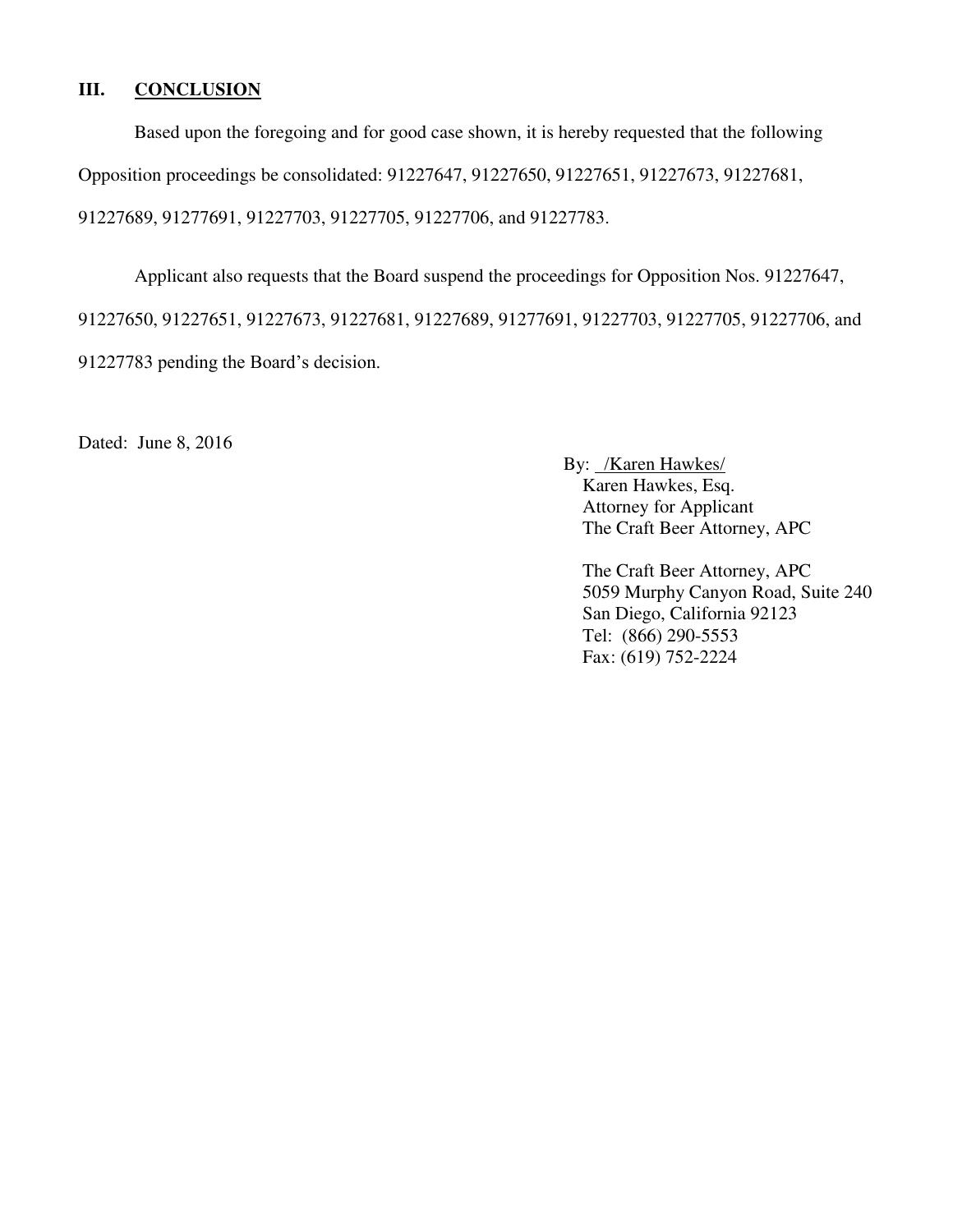# **CERTIFICATE OF ELECTRONIC FILING**

I hereby certify that this paper is being deposited with the United States Patent and Trademark Office, Trademark Trial and Appeal Board via the electronic filing procedure on June 8, 2016 at San Diego, California.

> By: /**Karen Hawkes/** Karen Hawkes, Esq.